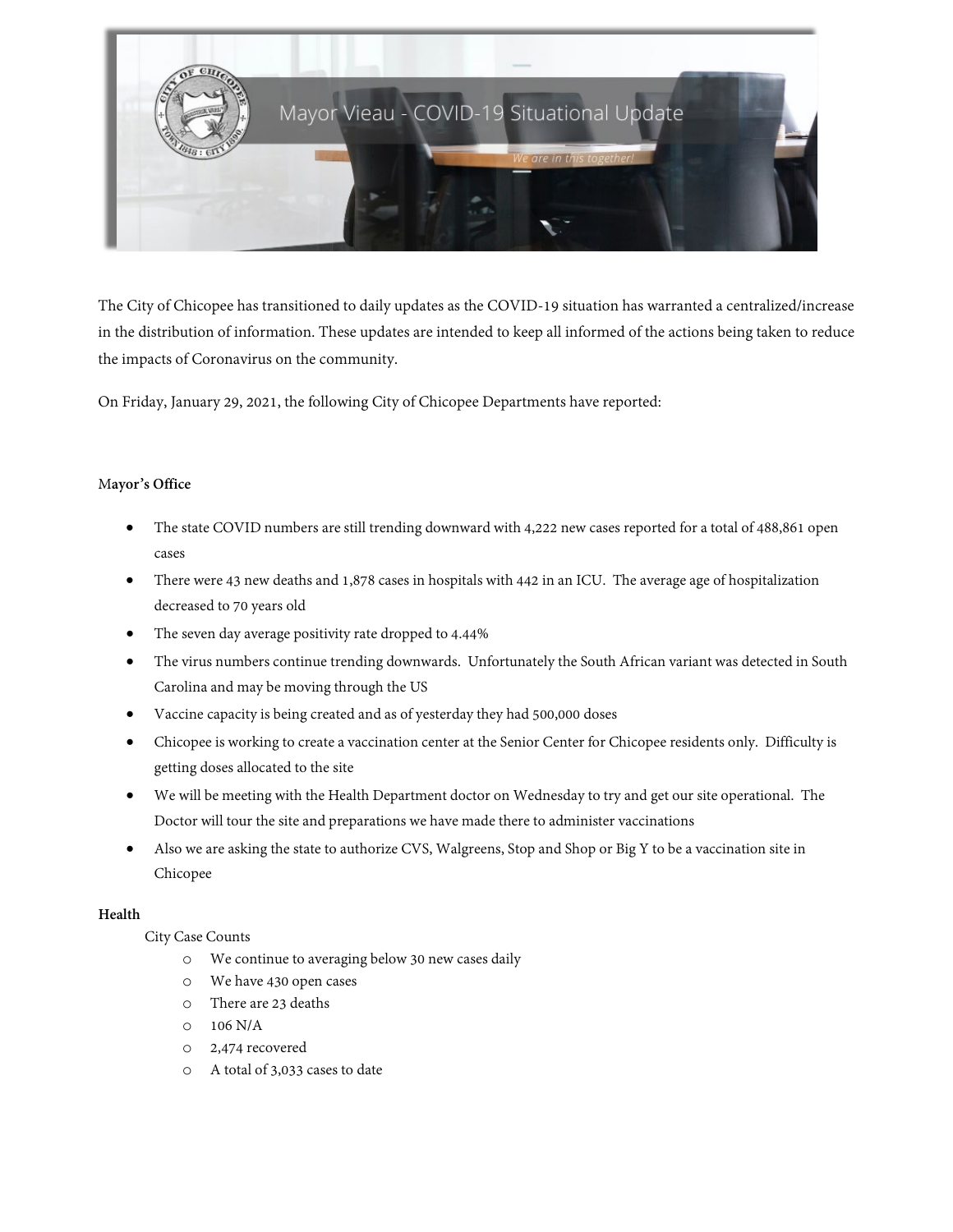### **Police Department**

- Status Quo on services
- We still have one officer out and recovering
- Staff is ready to help with vaccine and testing

#### **Fire Department**

- Status quo on services and one firefighter is back, one will return next week and one remains out with symptoms
- No new positive cases

#### **Emergency Management**

- Services and staffing are status quo
- The test site is going well and we have set up lower room at the Senior Center for vaccinations

#### **Safety**

- Status Quo on staffing
- We had a positivity rate of 10.91% on Monday, 6.09% on Tuesday and 13.08 on Wednesday
- There were 165 tests on Monday, 115 on Tuesday and 130 on Wednesday with 18 positive on Monday, 7 on Tuesday and 17 on Wednesday
- These numbers include repeat test takers
- Overall we are trending downward on cases and positivity
- We are getting positive cases identified and into quarantine, away from the general population
- The Biden administration issued a notice that they are working on changes to the OSHA requirements for COVID safety. This may change the ability of essential workers to be at the workplace. Changes are anticipated on March  $15<sup>th</sup>$ .
- The City of Chicopee is above the minimum on protocols with barriers, spacing and safety requirements
- We are revising the volunteer template to include vaccination distribution if needed so we are ready
- Working with IT on the data needs for vaccination administration

### **DPW**

- Status quo on staffing
- We have one staff member return
- Trash pick-up is delayed due to vacations and not COVID issues. We will have pick-up tomorrow, Saturday and a robo call will go out to residents

### **COA**

• Status Quo on staffing and services with one employee positive